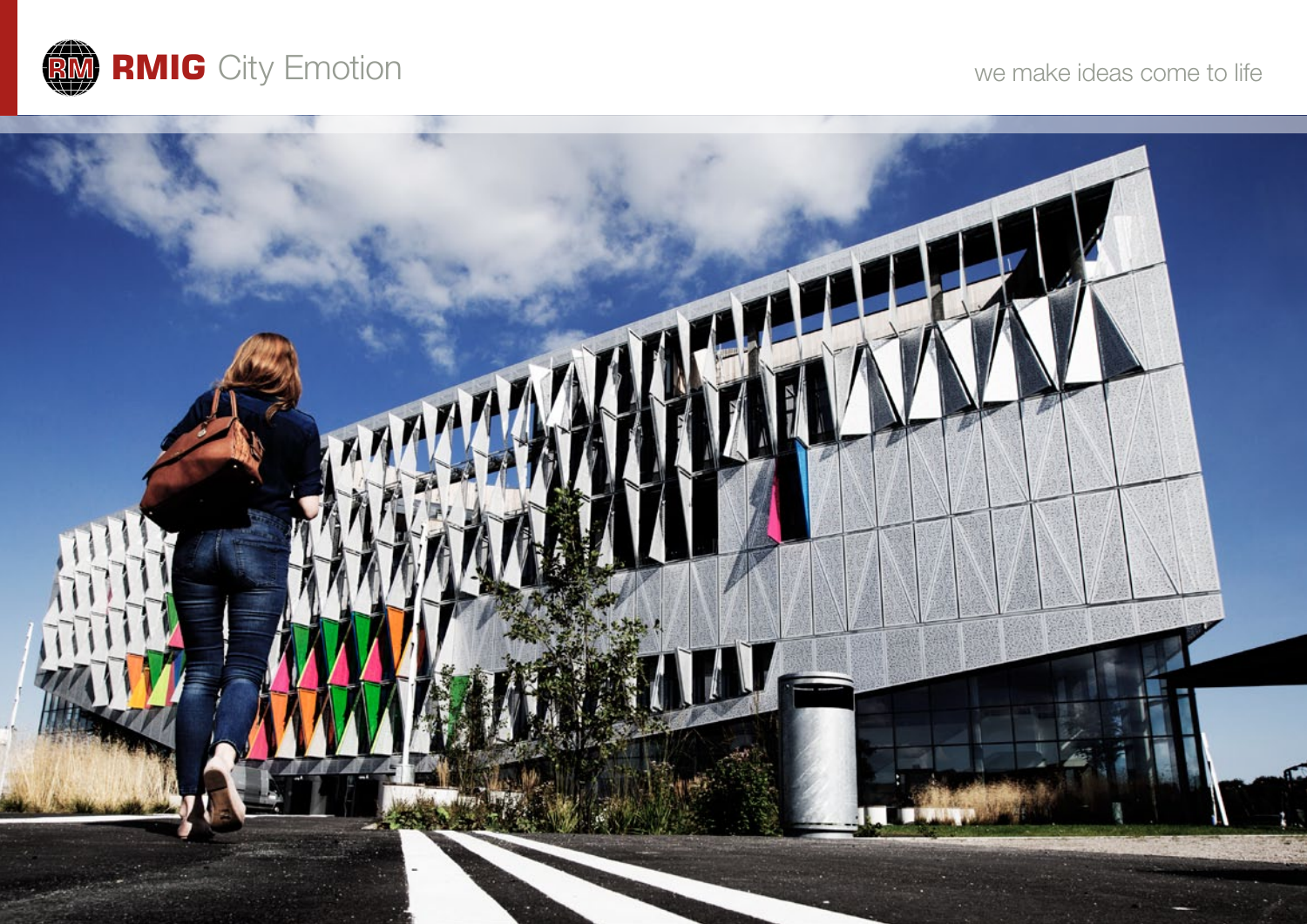

# A dynamic and adaptable facade with perforated sun screens f

## THE FACTS BEHIND A triangular landmark

More than  $4,500 \text{ m}^2$  of perforated aluminium sheets have been used to create an innovative and environmentally friendly facade, with sun screens that automatically adjust according to light and heat levels.

- Raw material: Aluminium 5005 EQ
- Pattern: RMIG ImagePerf
- Thickness: 3.0 mm
- Finishing operation: Cutting
- Surface treatment: Natural anodising N1
- Architects: Henning Larsen Architects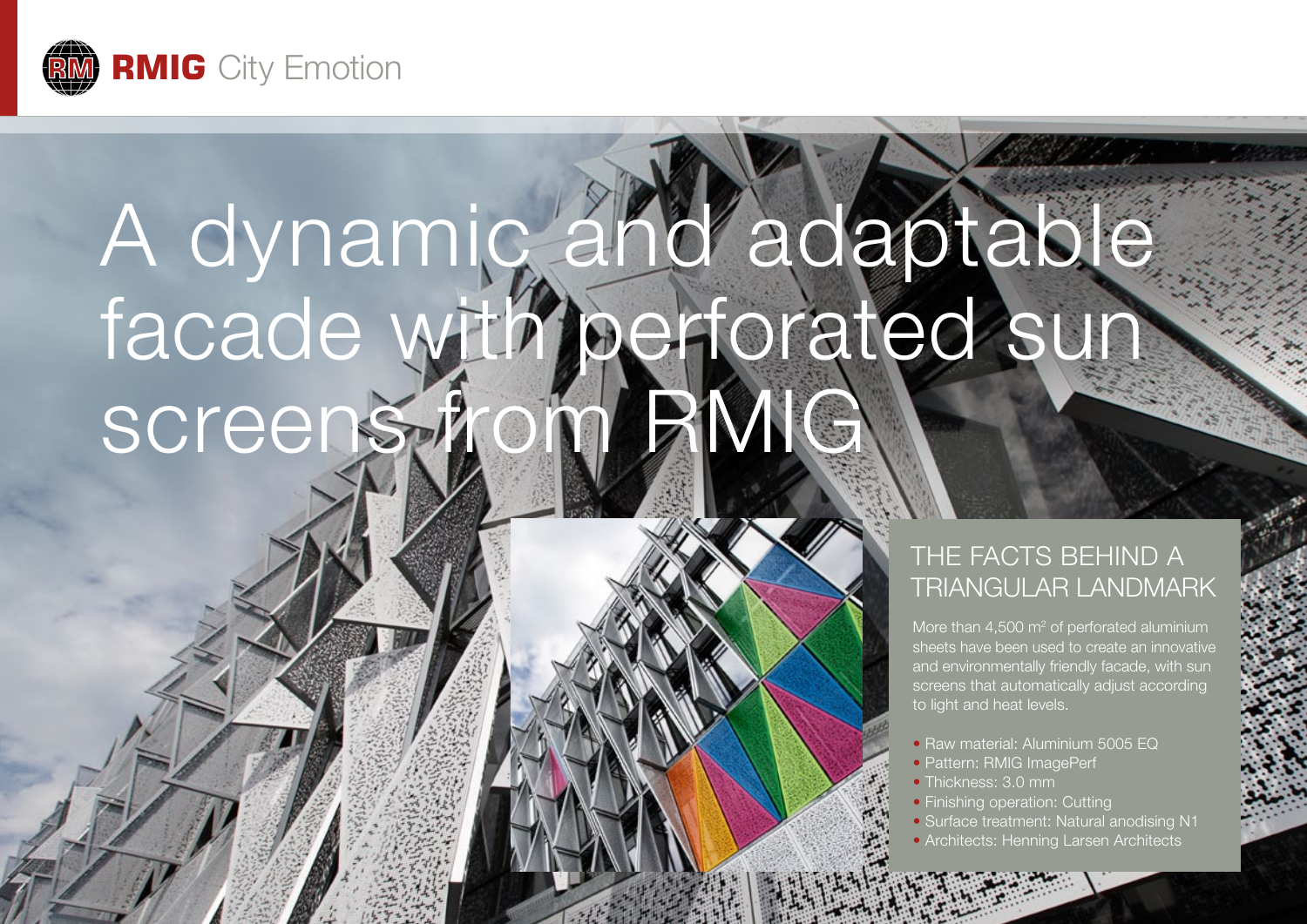

## FOR THE UNIVERSITY OF SOUTHERN DENMARK (SDU) MORE THAN 4,500 M<del>2</del> OF precision perforated aluminium panels from RMIG have been used to create effective and environmentally friendly sun screens

The 5-floor building is designed by Henning Larsen Architects and finding sustainable and environmentally friendly solutions was a key point in the construction. The triangular motif has been repeated throughout the building in different forms and shapes, giving the construction a special dynamic effect and openness.

RMIG has extensive experience in finding environmentally friendly solutions with sun screens that have innovative perforated designs, making them both functional and inspirational. The perforation pattern used for the facade at SDU is designed and adapted to the sun screen's opening angle of 30 degrees, which gives the optimal balance of light and energy in and out of the building. This means that those using the building can benefit from the correct amount of light, as well as enjoying a comfortable indoor climate in the rooms along the facade. At the same time, the perforated and transparent facade ensures a strong interaction between the building and its surroundings.

MORE... Scan the code with your smartphone for more info on the SDU project.